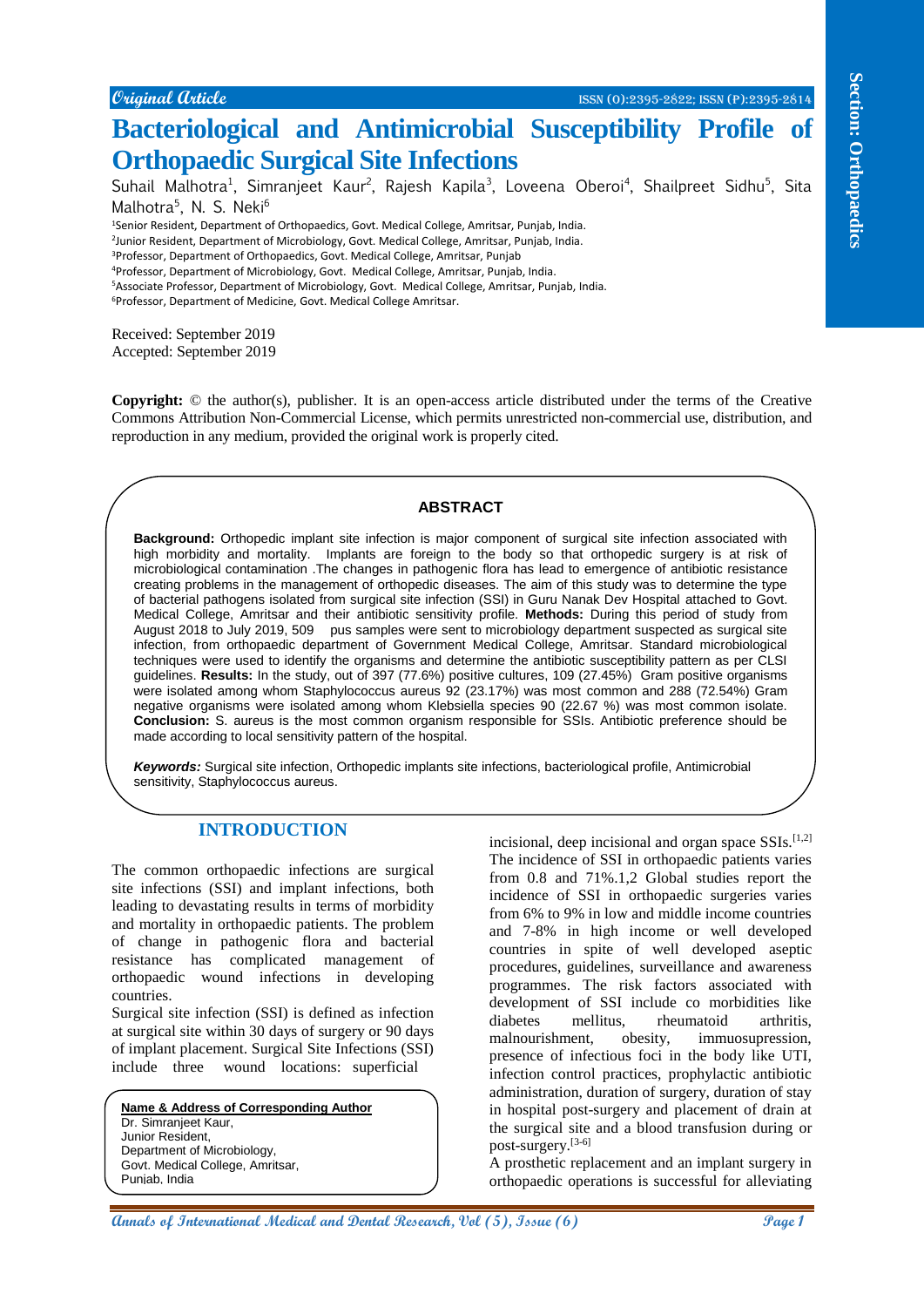the pain and improving the mobility in damaged joints. These devices include prostheses for hip, knee, ankle, shoulder and elbow joints. They also include the fracture fixation devices such as wires, pins, plates, screws, etc. Metals (Ti-6Al-4V, Co-Cr-Mo and stainless steel), polymers [poly (methyl methacrylate) (PMMA) and ultrahigh-molecularweight polyethylene(UHMWPE)] and ceramics (alumina, zirconia and hydroxyapatite)are the three classes of materials that are most commonly used for fabricating orthopedic implants.[7]

Prosthetic Joint Infections (PJIs) are devastating complications which follow such surgery. In the past century, the incidence of PJIs has drastically reduced due to the modern theatre facilities and the aseptic measures. Yet they still pose a problem in the developing countries, with high morbidities and substantial costs. The rate of PJI in most centers ranges between 0.5 to 1.0 percent for hip replacements, 0.5 to 2 percent for knee replacements, and less than 1 percent for shoulder replacements. The risk of prosthetic joint infection is greater for knee arthroplasty than hip  $arthroplastv.$ <sup>[8-12]</sup>

When microorganisms seed on a foreign body, they proliferate and undergo a phenotypic alteration to develop a biofilm. Biofilms resist the antibiotic penetration, thus requiring the dose to be increased several fold. Aggressive therapeutic options such as prolonged and high-end antibiotics, additional surgeries and a prolonged rehabilitation are associated with complications which require a prolonged hospitalization with a possibility of a renewed disability.[13]

This study was aimed at assessing the bacteriological profile and antimicrobial susceptibility which were associated with orthopaedic surgery and implant placement infections.

### **MATERIALS AND METHODS**

**An analyzing the continuum of International Section (1), Islamin (1), Islamin (1), Islamin (1), Islamin (1), Islamin (1), Islamin (1), Islamin (1), Islamin (1), Islamin (1), Islamin (1), Islamin (1), Islamin (1), Islamin** This study was conducted for one year (August 2018 to July 2019) in the Department of Microbiology and Orthopaedics attached to a tertiary care hospital in Amritsar. The liquid pus samples, exudates and pus swabs from the surgical wounds of indoor and outdoor patients were sent by orthopaedics department for culture and sensitivity to Microbiology department. The samples were cultured on 5% Sheep Blood agar, MacConkey agar plates and a Brain Heart Infusion (BHI) broth. These were then incubated overnight at 37°C and then examined for the presence of any growth. The sterile plates were re-incubated till 48 hours. Subculture of the broths was done using standard procedure whenever it was indicated. The isolates were identified using conventional methods. Direct microscopy after Gram staining and standard biochemical tests were done.

Antimicrobial susceptibility test was done on Mueller Hinton Agar using Kirby Bauers Disk Diffusion method.

The first line antibiotics tested were penicillin (10U), cefoxitin (30μg) for MRSA, gentamycin (10μg), azithromycin (15μg), tetracycline (30μg), ciprofloxacin (5μg) and second line antibiotics linezolid (10μg) and vancomycin 30μg) and teicoplanin  $(30\mu$ g) were tested for the grampositive bacteria.

For gram negative bacteria first line antibiotics tested were ampicillin, ceftriaxone, imipenem (10μg), ceftazidime (30μg), amikacin (30μg), amoxicillin-clavulanate, ciprofloxacin (5μg), piperacillin - tazobactam, sulbactum- cefepime, sulbactum-ceftazidime and second line antibiotics were polymyxin B (100/10μg), meropenem (10μg), ertapenem (10μg), and tigecycline (15μg). The diameters of the zones of inhibition were recorded and interpreted according to the CLSI guidelines 2018-2019.

#### **RESULTS**

During the one year study period, a total of 509 samples were received from orthopaedic department, out of which 397 (77.6%) samples showed culture positivity and 112 (22.0%) samples showed no growth.

In the study, out of 397 (77.6%) positive cultures, 109 (27.45%) gram positive organisms were isolated and  $\overline{288}$  (72.54%) gram negative organisms were isolated.

The common gram positive isolates found in our study are Staphylococcus aureus, Enterococcus spp, Coagulase Negative Staphylococcus

The common gram negative isolates found in our study Klebsiella spp, Pseudomonas spp, Escherichia coli, Acinetobacter spp, Citrobacter spp, Proteus spp, Serratia marcescens.

Most common isolate was Staphylococcus aureus 92 (23.17%) followed by Klebsiella species 90 (22.67%), Pseudomonas species 74 (18.63%), Escherichia coli 73 (18.3%), Acinetobacter species 33 (8.31%), Citrobacter species 14 (3.52%), Coagulase negative Staphylococcus 9 (2.26%), Enterococcus species 8 (2.01%) Proteus species 3 (0.75%), Serratia marcescens 1 (0.25%). 9.8% of S. aureus was Methicillin resistant (MRSA)

All Staphylococci were susceptible to vancomycin, linezolid and teicoplanin. All gram negative bacilli were sensitive to Ertapenem, Imipenem and Meropenem.

The antibiotic susceptibility pattern of gram positive organism and gram negative organisms have been mentioned in tables below.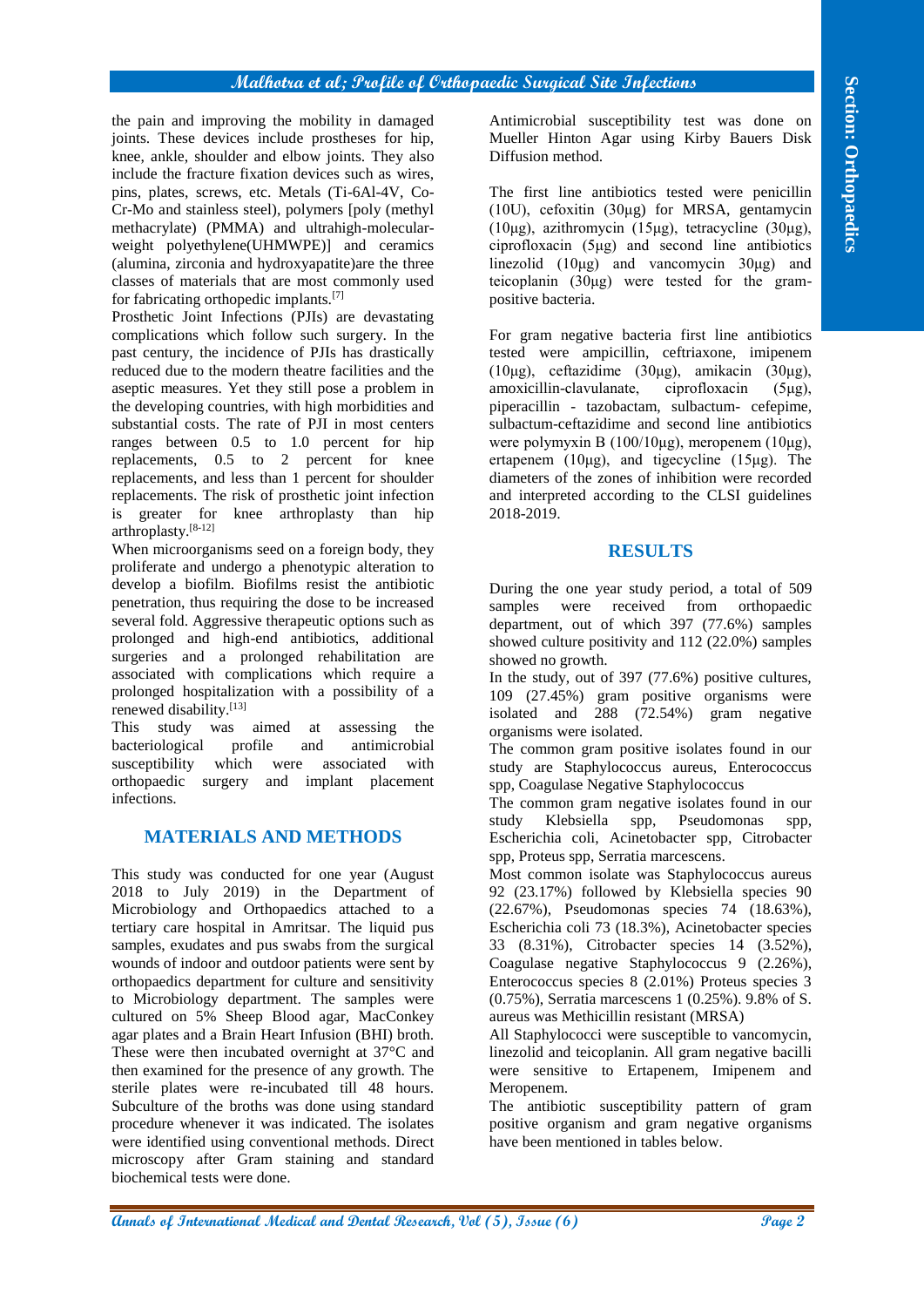#### **Table 1: Percentageof Cases Havingpositive And Negativeculture**

| <b>Parameters</b>         | No. Of Cases $(N = 509)$ | <b>Percentage</b> |
|---------------------------|--------------------------|-------------------|
| Total No. Of              | 397                      | 78.0%             |
| Culture Positive          |                          |                   |
| Total No. Of              | 112                      | 22.0%             |
| Culture Negative          |                          |                   |
| <b>Total No. Of Cases</b> | 509                      | 100%              |

#### **Table 2: Distribution of Gram positive bacteria**

| S.    | Organism             | <b>Number</b> | Percentage    |  |  |  |
|-------|----------------------|---------------|---------------|--|--|--|
| No    |                      |               | $\frac{0}{0}$ |  |  |  |
| 1.    | Staphylococcus (MSSA | $53+39=92$    | 84.40         |  |  |  |
|       | $+MRSA$              |               |               |  |  |  |
| 2.    | Enterococcus         |               | 7.33          |  |  |  |
| 3.    | Coagulase Negative   | q             | 8.25          |  |  |  |
|       | Staphylococcus       |               |               |  |  |  |
| Total |                      | $\Omega$      | 100.00        |  |  |  |



- 
- 
- 

|                  | Table 3: Distribution of Gram Negative bacteria. |               |               |
|------------------|--------------------------------------------------|---------------|---------------|
| <b>S.</b>        | Organism                                         | <b>Number</b> | Percentage    |
| N <sub>0</sub>   |                                                  |               | $\frac{0}{0}$ |
| 1.               | Klebsiella                                       | 90            | 31.25         |
| 2.               | Pseudomonas                                      | 74            | 25.69         |
| 3.               | Escherichia coli                                 | 73            | 25.34         |
| $\overline{4}$ . | Acinetobacter                                    | 33            | 11.45         |
| $\overline{5}$ . | Citrobacter                                      | 14            | 4.86          |
| 6.               | Proteus                                          | 3             | 1.04          |
| 7 <sup>1</sup>   | Serratia marcescens                              |               | 0.35          |
| Total            |                                                  | 288           | 100.00        |



- 
- 
- -
- 
- 

| ■ Acinetobacter        |
|------------------------|
| $\blacksquare$ Proteus |
|                        |

|                  | Table 4: Type of implant or orthopaedic procedures |                |               |
|------------------|----------------------------------------------------|----------------|---------------|
| S.               | <b>Procedures</b>                                  | <b>Number</b>  | Percentage    |
| N <sub>0</sub>   |                                                    |                | $\frac{0}{0}$ |
| 1.               | External fixator pin sites                         | 158            | 54.86         |
| $\overline{2}$ . | Distal tibial locking                              | 102            | 35.42         |
|                  | plate                                              |                |               |
| 3.               | Tibia nail/proximal,                               | 60             | 20.83         |
|                  | tibia plate                                        |                |               |
| $\overline{4}$ . | Foot implants and ankle                            | 38             | 13.19         |
|                  | implants (calcaneal                                |                |               |
|                  | plate, bimalleolar                                 |                |               |
|                  | fixation)                                          |                |               |
| 5.               | Femur (Nail, DSLC,                                 | 35             | 12.15         |
|                  | DHS, PFN)                                          |                |               |
| 6.               | Distal humerus plates                              | 28             | 9.72          |
| 7.               | Both bone forearm                                  | 23             | 7.99          |
|                  | plates                                             |                |               |
| 8.               | Humerus shaft plate/nail                           | 15             | 5.21          |
| 9.               | Clavicle plate                                     | 14             | 4.86          |
| 10.              | Closed K wiring sites                              | 12             | 4.17          |
| 11.              | Hip arthroplasty                                   | 8              | 2.78          |
| 12.              | Knee arthroplasty                                  | $\overline{7}$ | 2.43          |
| 13.              | TBW sites (olecranon                               | 6              | 2.08          |
|                  | and patella)                                       |                |               |
| 14.              | Universal spine                                    | 3              | 1.04          |
|                  | stabilizing system                                 |                |               |
|                  |                                                    |                |               |

|                |                  |                 | Table 5: Antimicrobial Sensitivity Pattern Of Grampositive Organisms |                    |                  |              |          |                  |
|----------------|------------------|-----------------|----------------------------------------------------------------------|--------------------|------------------|--------------|----------|------------------|
| <b>Organis</b> | <b>Penicilli</b> | <b>Cefoxiti</b> | Azithromyci                                                          | <b>Tetracyclin</b> | <b>Gentamyci</b> | Ciprofloxaci | Linezoli | <b>Vancomyci</b> |
| m              | n                |                 |                                                                      |                    |                  |              |          | n                |
| <b>MSSA</b>    |                  | 100             | 83.45                                                                | 91.02              | 64.50            | 64.63        | 100      | 100              |
| <b>MRSA</b>    |                  |                 | 47.45                                                                | 89.90              | 56.04            | 46.90        | 100      | 100              |
| <b>ENTERO</b>  |                  |                 | 99.00                                                                | 99.05              | 10               | 98           | 100      | 100              |
| <b>MSCONS</b>  |                  | 100             | 50.00                                                                | 98.05              | 50               | 99           | 100      | 100              |
| <b>MRCONS</b>  |                  |                 | 49.00                                                                | 99.12              | 50               | -99          | 100      | 100              |

|                                                              |                                                          | Negativeculture                      |                         |                                    |                      | Table 1: Percentageof Cases Havingpositive And  |                                                  |                |               |                                                                       |                                                     |                                  | 11.45                                      |                          | 4.86 1.04 0.35            |                                                    |                 |               |                      |  |     |
|--------------------------------------------------------------|----------------------------------------------------------|--------------------------------------|-------------------------|------------------------------------|----------------------|-------------------------------------------------|--------------------------------------------------|----------------|---------------|-----------------------------------------------------------------------|-----------------------------------------------------|----------------------------------|--------------------------------------------|--------------------------|---------------------------|----------------------------------------------------|-----------------|---------------|----------------------|--|-----|
| <b>Parameters</b><br>Total No. Of<br><b>Culture Positive</b> |                                                          |                                      | 397                     |                                    |                      | No. Of Cases $(N = 509)$                        |                                                  | 78.0%          | Percentage    |                                                                       |                                                     |                                  |                                            |                          |                           |                                                    |                 |               | 31.25                |  |     |
|                                                              | Total No. Of<br>112<br>22.0%<br><b>Culture Negative</b>  |                                      |                         |                                    |                      |                                                 |                                                  |                |               |                                                                       |                                                     |                                  |                                            |                          |                           |                                                    |                 |               |                      |  |     |
|                                                              |                                                          | Total No. Of Cases                   | 509                     |                                    |                      |                                                 |                                                  | 100%           |               |                                                                       | 25.34                                               |                                  |                                            |                          |                           |                                                    |                 |               |                      |  |     |
|                                                              |                                                          |                                      |                         |                                    |                      | Table 2: Distribution of Gram positive bacteria |                                                  |                |               |                                                                       |                                                     |                                  |                                            |                          |                           |                                                    |                 |               |                      |  |     |
| $\overline{\mathbf{S}}$ .                                    |                                                          | Organism                             |                         |                                    | <b>Number</b>        |                                                 |                                                  | Percentage     |               |                                                                       |                                                     |                                  |                                            |                          |                           |                                                    |                 |               |                      |  |     |
| No<br>1.                                                     |                                                          | Staphylococcus (MSSA<br>$+MRSA$ )    |                         |                                    |                      | $53+39=92$                                      | $\%$<br>84.40                                    |                |               |                                                                       |                                                     |                                  |                                            |                          |                           |                                                    |                 | 25.69         |                      |  |     |
| 2.                                                           |                                                          | Enterococcus                         |                         |                                    | 8                    |                                                 | 7.33                                             |                |               |                                                                       | ■ Klebsiella<br>• Pseudomonas<br>■ Escherichia coli |                                  |                                            |                          |                           |                                                    |                 |               |                      |  |     |
| 9<br>Coagulase Negative<br>3.<br>Staphylococcus              |                                                          |                                      |                         |                                    |                      | 8.25                                            |                                                  |                |               |                                                                       |                                                     | • Citrobacter                    |                                            |                          |                           | ■ Proteus                                          | ■ Acinetobacter |               |                      |  |     |
| Total                                                        |                                                          |                                      |                         |                                    | 109                  |                                                 | 100.00                                           |                |               |                                                                       |                                                     |                                  |                                            |                          | ■ Serratia marcescens     |                                                    |                 |               |                      |  |     |
|                                                              |                                                          |                                      |                         |                                    |                      |                                                 |                                                  |                |               |                                                                       |                                                     |                                  |                                            |                          |                           | Table 4: Type of implant or orthopaedic procedures |                 |               |                      |  |     |
|                                                              |                                                          | 7.33                                 | 8.25                    |                                    |                      |                                                 |                                                  |                |               |                                                                       | S.<br>No                                            |                                  | <b>Procedures</b>                          |                          |                           | <b>Number</b>                                      |                 | $\frac{0}{0}$ | Percentage           |  |     |
|                                                              |                                                          |                                      |                         |                                    |                      |                                                 |                                                  |                |               |                                                                       | 1.                                                  |                                  | External fixator pin sites                 |                          |                           | 158                                                |                 | 54.86         |                      |  |     |
|                                                              |                                                          |                                      |                         |                                    |                      |                                                 |                                                  |                |               |                                                                       | $\overline{2}$ .                                    | plate                            | Distal tibial locking                      |                          |                           | 102                                                |                 | 35.42         |                      |  |     |
|                                                              |                                                          |                                      |                         |                                    |                      |                                                 |                                                  |                |               |                                                                       | 3.                                                  |                                  | Tibia nail/proximal,                       |                          |                           | 60                                                 |                 | 20.83         |                      |  |     |
|                                                              |                                                          |                                      |                         |                                    |                      |                                                 |                                                  |                |               |                                                                       | 4.                                                  |                                  | tibia plate<br>Foot implants and ankle     |                          |                           | $\overline{38}$                                    |                 | 13.19         |                      |  |     |
|                                                              |                                                          |                                      |                         |                                    |                      |                                                 | 84.4                                             |                |               |                                                                       |                                                     |                                  | implants (calcaneal<br>plate, bimalleolar  |                          |                           |                                                    |                 |               |                      |  |     |
|                                                              |                                                          |                                      |                         |                                    |                      | ■ Staphylococcus(MSSA +MRSA)                    |                                                  |                |               |                                                                       | 5.                                                  | fixation)                        | Femur (Nail, DSLC,                         |                          |                           | 35                                                 |                 | 12.15         |                      |  |     |
|                                                              | <b>Enterococcus</b><br>Coagulase Negative Staphylococcus |                                      |                         |                                    |                      |                                                 |                                                  |                |               |                                                                       |                                                     | DHS, PFN)                        |                                            |                          |                           |                                                    |                 |               |                      |  |     |
|                                                              |                                                          |                                      |                         |                                    |                      |                                                 | Table 3: Distribution of Gram Negative bacteria. |                |               |                                                                       | 6.<br>7.                                            |                                  | Distal humerus plates<br>Both bone forearm |                          |                           | $28\,$<br>23                                       | 7.99            |               | 9.72                 |  |     |
| S.                                                           |                                                          | Organism                             |                         |                                    | <b>Number</b>        |                                                 |                                                  | Percentage     |               |                                                                       |                                                     | plates                           |                                            |                          |                           |                                                    |                 |               |                      |  |     |
| $\mathbf{No}$                                                |                                                          |                                      |                         |                                    |                      |                                                 | $\%$                                             |                |               |                                                                       | 8.<br>9.                                            |                                  |                                            | Humerus shaft plate/nail |                           | 15<br>$\overline{14}$                              | 5.21<br>4.86    |               |                      |  |     |
| 1.                                                           |                                                          | Klebsiella<br>Pseudomonas            |                         |                                    | 90<br>74             |                                                 | 31.25<br>25.69                                   |                |               |                                                                       | 10.                                                 |                                  | Clavicle plate<br>Closed K wiring sites    |                          |                           | 12                                                 | 4.17            |               |                      |  |     |
|                                                              |                                                          | Escherichia coli                     |                         |                                    | 73                   |                                                 | 25.34                                            |                |               |                                                                       | 11.                                                 |                                  | Hip arthroplasty                           |                          |                           | 8<br>$\overline{7}$                                |                 | 2.78          |                      |  |     |
|                                                              |                                                          | Acinetobacter                        |                         |                                    | 33                   |                                                 | 11.45                                            |                |               |                                                                       | 12.<br>13.                                          |                                  | Knee arthroplasty<br>TBW sites (olecranon  |                          |                           | 2.43<br>6<br>2.08                                  |                 |               |                      |  |     |
|                                                              | Proteus                                                  | Citrobacter                          |                         |                                    | 14<br>$\mathfrak{Z}$ |                                                 | 4.86<br>1.04                                     |                |               |                                                                       |                                                     |                                  | and patella)                               |                          |                           |                                                    |                 |               |                      |  |     |
|                                                              |                                                          | Serratia marcescens                  |                         |                                    | $\mathbf{1}$         |                                                 | 0.35                                             |                |               |                                                                       | 14.                                                 |                                  | Universal spine<br>stabilizing system      |                          |                           | 3                                                  |                 | 1.04          |                      |  |     |
| Total                                                        |                                                          |                                      |                         |                                    | 288                  |                                                 | 100.00                                           |                |               |                                                                       |                                                     |                                  |                                            |                          |                           |                                                    |                 |               |                      |  |     |
|                                                              |                                                          |                                      |                         |                                    |                      |                                                 |                                                  |                |               | Table 5: Antimicrobial Sensitivity Pattern Of Grampositive Organisms  |                                                     |                                  |                                            |                          |                           |                                                    |                 |               |                      |  |     |
| Organis<br>$\mathbf m$                                       |                                                          | Penicilli<br>n                       | Cefoxiti<br>n<br>n<br>e |                                    |                      |                                                 | Azithromyci<br><b>Tetracyclin</b>                |                |               |                                                                       | n                                                   | Gentamyci                        | $\mathbf n$                                |                          | Ciprofloxaci              | Linezoli<br>d                                      |                 | $\bf n$       | Vancomyci            |  |     |
| <b>MSSA</b>                                                  |                                                          | $\overline{0}$                       |                         | 100                                |                      | 83.45                                           |                                                  |                | 91.02         |                                                                       | 64.50                                               |                                  |                                            | 64.63                    |                           | 100                                                |                 | 100           |                      |  |     |
| <b>MRSA</b><br><b>ENTERO</b>                                 |                                                          | $\boldsymbol{0}$<br>$\boldsymbol{0}$ |                         | $\boldsymbol{0}$<br>$\overline{0}$ |                      | 47.45<br>99.00                                  |                                                  | 89.90<br>99.05 |               | 56.04<br>10                                                           |                                                     | 98                               | 46.90                                      |                          | 100<br>100                |                                                    | 100<br>100      |               |                      |  |     |
| <b>MSCONS</b>                                                |                                                          | $\boldsymbol{0}$                     |                         | 100                                |                      | 50.00                                           |                                                  |                | 98.05         |                                                                       | 50                                                  | 99                               |                                            |                          |                           | 100                                                |                 | 100           |                      |  |     |
|                                                              | <b>MRCONS</b>                                            | $\overline{0}$                       |                         | $\mathbf{0}$                       |                      | 49.00                                           |                                                  |                | 99.12         |                                                                       | 50                                                  |                                  | 99                                         |                          |                           | 100                                                |                 | 100           |                      |  |     |
|                                                              |                                                          |                                      |                         |                                    |                      |                                                 |                                                  |                |               | Table 6: Antimicrobial Sensitivity Pattern Of Gram Negative Organisms |                                                     |                                  |                                            |                          |                           |                                                    |                 |               |                      |  |     |
| Organi<br>sm                                                 |                                                          | Ampi<br>cillin                       | Amik<br>acin            |                                    | Genta<br>mycin       | <b>Ciprofl</b><br>oxacin                        |                                                  | idime          | <b>Ceftaz</b> | Pipera<br>cillin-<br>tazoba                                           |                                                     | <b>Sulbac</b><br>tum-<br>ceftazi | <b>Sulbac</b><br>tum-<br>cefepi            |                          | Ampic<br>illin-<br>sulbac | <b>Ertap</b><br>enem                               |                 | Imipe<br>nem  | <b>Merop</b><br>enem |  |     |
| Klebsie                                                      |                                                          | $\overline{0}$                       | $\overline{85}$         | 85                                 |                      | 86                                              |                                                  | 57             |               |                                                                       |                                                     | ctum<br>86                       | 78                                         | dime                     | me<br>52                  |                                                    | tum<br>63       | 100           | 100                  |  | 100 |
| lla<br>Pseudo<br>monas                                       | $\overline{\phantom{a}}$                                 |                                      | 90                      | 74                                 |                      | 52                                              |                                                  | 69             |               | 85                                                                    | 79                                                  |                                  | 54                                         |                          | 64                        | 100                                                | 100             |               | 100                  |  |     |
| E coli<br>Acineto                                            |                                                          | 6<br>$\tau$                          | 90<br>96                | 73<br>92                           |                      | 39<br>86                                        |                                                  | 48<br>89       |               | 84<br>99                                                              | 81<br>98                                            |                                  | $\overline{55}$<br>95                      |                          | 49<br>92                  | 100<br>100                                         | 100<br>100      |               | 100<br>100           |  |     |
| bacter<br>Citroba                                            |                                                          | $\tau$                               | 100                     | 100                                |                      | 90                                              |                                                  | 90             |               | 99                                                                    | 100                                                 |                                  | 94                                         |                          | 96                        | 100                                                | 100             |               | 100                  |  |     |
| cter<br>Proteus                                              |                                                          | 50                                   | 90                      | 90                                 |                      | 96                                              |                                                  | 58             |               | 92                                                                    | 98                                                  |                                  | 95                                         |                          | 96                        | 100                                                | 100             |               | 100                  |  |     |
| Serratia                                                     |                                                          |                                      | 100                     | 100                                |                      | 0                                               |                                                  | 0              |               | 100                                                                   | D                                                   |                                  | 100                                        |                          | 100                       | 100                                                | 100             |               | 100                  |  |     |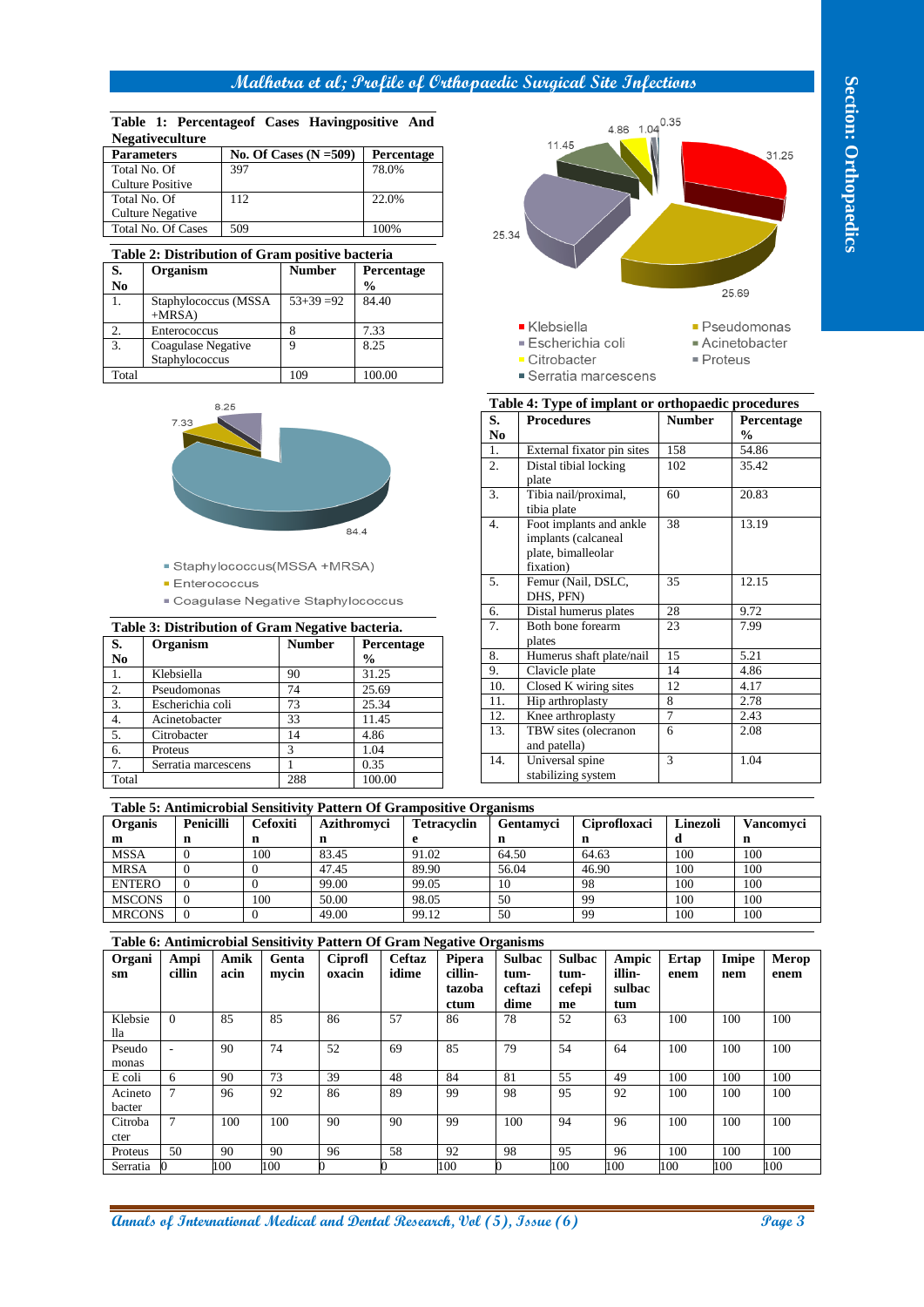#### **DISCUSSION**

Orthopedic implant site infections continue to be a diagnostic and therapeutic challenge.

The results of the study show that most of the orthopedic SSIs are caused by S. aureus followed by Klebsiella species. Others include Pseudomonas species, Escherichia coli, Acinetobacter species, Citrobacter species, Coagulase negative Staphylococcus, Enterococcus species, Proteus species and Serratia marcescens.

In our study the culture positivity was found to be 77.6 % which is less when compared to other studies where Anisha Fernandez et al,<sup>[14]</sup> reported 84% and Khosravi et al,<sup>[15]</sup> Vishwajith et al,<sup>[16]</sup> reported the culture positivity of 93.9% and 94.89% respectively. However Gomez et al, [17] reported even lesser positivity of 60%. Most of the samples in our study were direct swabs which could have contributed to the low positivity rate.

One of the draw back of the study was not to culture for anaerobic organisms which can also cause implant site infections mostly beyond 24 months of the surgery, however no patient in the present study presented after that duration. Most of the patients had history of antibiotic treatment in the recent past which is again a factor against isolation of anaerobes.[18]

In another study in India Agrawal et al found out that the most common infecting organism in their institute was E. coli (34.4% cases) followed by Pseudomonas (26.1% cases) and then S. aureus in 21.6% cases. This is in contrast to our study wherein we found Pseudomonas species (18.63%), Escherichia coli (18.3%) cases only.[19]

**All gives a constrained State of Constrained State (State of Dental Research)**<br> **Andre Construction Constrained State of Dental Research (State of Dental Research)**<br> **DENTAL SECTION CONSTRAINATION CONSTRAINATION CONSTRAI** In our study, 9.8 % of S. aureus was Methicillin resistant (MRSA) and all the MRSA isolates were sensitive to vancomycin, linezolid and teicoplanin. Mundhada and Tenpe similar also reported S. aureus as the most common bacteria isolated from the SSIs.[20] Many other studies have reported all the staphylococcal isolates being sensitive to vancomycin and linezolid. Currently vancomycin resistance Staphylococcus aureus (VRSA) is not widespread. Vancomycin remains the first choice of treatment for MRSA. The coagulase negative staphylococci  $(2.26\%)$  were sensitive vancomycin, teicoplanin and linezolid.

In an another study in India by Ravi Kant Das et al showed that most of the orthopedic SSIs in CIMS are caused by S. aureus followed by E. Coli. Others include Pseudomonas, Enterobacter, Coagulase negative Staphylococci and Acinetobacter. Overall Gram-negative bacteria are responsible for most of the SSIs.<sup>[21]</sup>

Based on the antimicrobial susceptibility data, we suggest that imipenem, ertapenem and meropenem are the most effective agents against most of gram negative bacteria and vancomycin, linezolid are the most effective agents against gram positive

organisms. Tigecycline showed 100% sensitivity by all gram negative bacteria, but these drugs are kept as reserve, should be used judiciously.

#### **CONCLUSION**

Better understanding of the interaction between microorganisms, the implant and the host may improve our current approach to the diagnosis and treatment of implant-associated infections. Many factors must be considered while deciding antibiotic therapy like previous antibiotic history, knowledge of most common causative organism in these orthopedic infections, and their antibiotic profile. By multidisciplinary collaboration involving the orthopedic surgeons, and clinical microbiologist, we can further reduce the incidence of infection in our hospital.

#### **REFERENCES**

- 1. https://www.cdc.gov/nhsn/pdfs/pscmanual/pcsmanual\_curre nt.pdf
- 2. Horan TC, Gaynes RP, Martone WJ, Jarvis WR, Emori TG. CDC definitions of nosocomial surgical site infections, 1992: a modification of CDC definitions of surgical wound infections.Infect Control Hosp Epidemiol. 1992; 13(10):606- 08.
- 3. Cooper RA. Surgical site infections: epidemiology and microbiological aspects in trauma and orthopaedic surgery: Int Wound J. 2013; 10(suppl. 1):3-8.
- 4. Khan MS, Rehman S, Ali MA, Sultan B, Sultan S. Infection in Orthopedic Implant Surgery, Its Risk Factors and Outcome. J Ayub Med Coll Abbottabad. 2008;20(1):23-5.
- 5. Ercole FF, Chianca TCM, Duarte D, Starling CEF, Carneiro M. Surgical Site Infection in Patients Submitted to Orthopedic Surgery: The NNIS Risk Index and Risk Prediction. Rev. Latino-Am Enfermagem. 2011;19(2):269- 76
- 6. Fabin, TC, Minard, G. Sepsis. In: Mattox, K. L. (ed), Complication of Trauma. Newyork: Churchill Livingstone, 1994: 61-80.
- 7. Paital SR, Dahotre NB. Calcium phosphate coatingsfor bioimplant applications: Materials, performance factors, and methodologies. Mater Sci Eng Rep 2009;66:1-70.
- 8. NIH consensus conference: Total hip replacement. NIH Consensus Development Panel on Total Hip Replacement. JAMA 1995; 273:1950.
- 9. Berbari EF, Hanssen AD, Duffy MC , Steckelberg JM, IIstrup DM, Harmsen WS et al. Risk factors for prosthetic joint infection: case-control study. Clin Infect Dis. 1998; 27:1247.
- 10. Sperling JW, Kozak TK, Hanssen AD, Cofield RH. Infection after shoulder arthroplasty. Clinical Orthopaedics and Related Research. 2001;382:206-16.
- 11. Namba RS, Inacio MC, Paxton EW. Risk factors associated with deep surgical site infections after primary total knee arthroplasty: an analysis of 56,216 knees. J Bone Joint Surg Am 2013; 95:775.
- 12. Edwards JR, Peterson KD, Mu Y, Banerjee S, Allen-Bridson K, Morrell G, Dudeck MA, Pollock DA, Horan TC. National Healthcare Safety Network (NHSN) report: data summary for 2006 through 2008, issued December 2009. Am J Infect Control. 2009;37(10):783-805.
- 13. Costerton JW, Stewart PS, Greenberg EP. Bacterial biofilms: a common cause of persistent infections. Science 1999; 284: 1318-22.